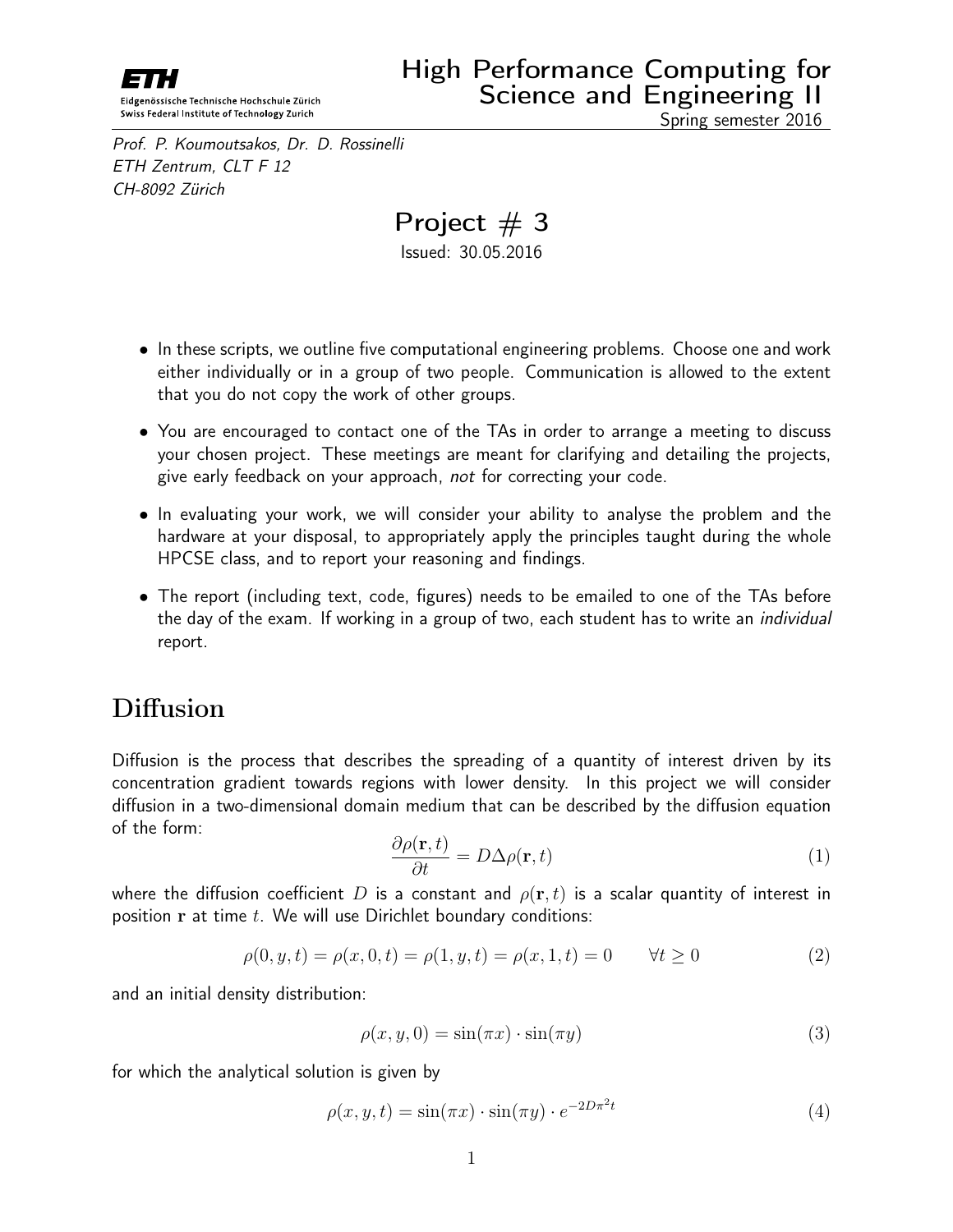In the following, we denote with n the index of time  $t_n = n \cdot \delta t$  and by i and j the indices of the nodes of a uniform mesh  $x_i = i \cdot \delta x$ ,  $y_i = j \cdot \delta y$ . Then the quantity of interest at position  $(x_i, y_j)$  and time  $t_n$  is denoted as  $\rho_{i,j}^n$ . We consider a uniform grid such that  $\delta h = \delta x = \delta y$ . In this project you will solve the diffusion equation with 2 out of 3 introduced different methods.

For each, first prioritize time-to-code and use the analytical solution to validate your implementation. Then, analyse each method and implement the best parallelization strategy to reduce the time-to-solution.

#### Finite differences with Alternating Direction Implicit method (ADI)

Alternating Direction Implicit (ADI) is a finite difference scheme based on the idea of operator splitting. The ADI method applied to the diffusion equation (equation [1\)](#page-0-0) is summarized in the following two steps:

**Step 1** Implicit Euler in x direction; Explicit Euler in y direction:

$$
\rho_{i,j}^{n+\frac{1}{2}} = \rho_{i,j}^n + \frac{D\delta t}{2} \left[ \frac{\partial^2 \rho_{i,j}^{n+\frac{1}{2}}}{\partial x^2} + \frac{\partial^2 \rho_{i,j}^n}{\partial y^2} \right]
$$
(5)

Step 2 Explicit Euler in  $x$  direction; Implicit Euler in  $y$  direction:

$$
\rho_{i,j}^{n+1} = \rho_{i,j}^{n+\frac{1}{2}} + \frac{D\delta t}{2} \left[ \frac{\partial^2 \rho_{i,j}^{n+\frac{1}{2}}}{\partial x^2} + \frac{\partial^2 \rho_{i,j}^{n+1}}{\partial y^2} \right]
$$
(6)

The algorithm takes advantage of both implicit and explicit schemes and results in an integration scheme which is unconditionally stable and second order in space and time.

Moreover, the implicit integration step, which usually requires iterative methods in order to invert a matrix, consists in a tridiagonal system of equations which can be efficiently solved by the Thomas algorithm [Wikipedia](#page-3-0) [\(2016\)](#page-3-0). In order to use the latter method for the implicit step in x direction, we need to rewrite for each row  $j$  the implicit step:

$$
\rho_{i,j}^* = \rho_{i,j}^n + \frac{D\delta t}{2\delta x^2} (\rho_{i-1,j}^* - 2\rho_{i,j}^* + \rho_{i+1,j}^*)
$$
\n(7)

in the form  ${\bf A}\rho^*=\rho^n$  where  ${\bf A}$  is a tridiagonal matrix,  $\rho^*$  is the unknown vector of  $\rho^*_{i,j}$  with  $i=0 \dots n$  and  $\rho^n$  is the solution vector of  $\rho^n_{i,j}$  at time  $n$  and row  $j.$ 

An implicit step of ADI in  $x$  direction therefore consists in solving  $m$  tridiagonal systems of equations, where  $m$  is the size of the grid in  $y$  direction.

For the implicit Euler step in y direction we proceed analogously by writing  $m$  systems of equations, where  $m$  is the size of the grid in  $x$  direction.

#### Particle Strength Exchange

Particle strength exchange (PSE) is a deterministic particle method to simulate the diffusion equation. PSE is based on two main components: function approximation and operator approximation. The function approximation smoothly approximates a field function  $\rho(\mathbf{r})$  with a finite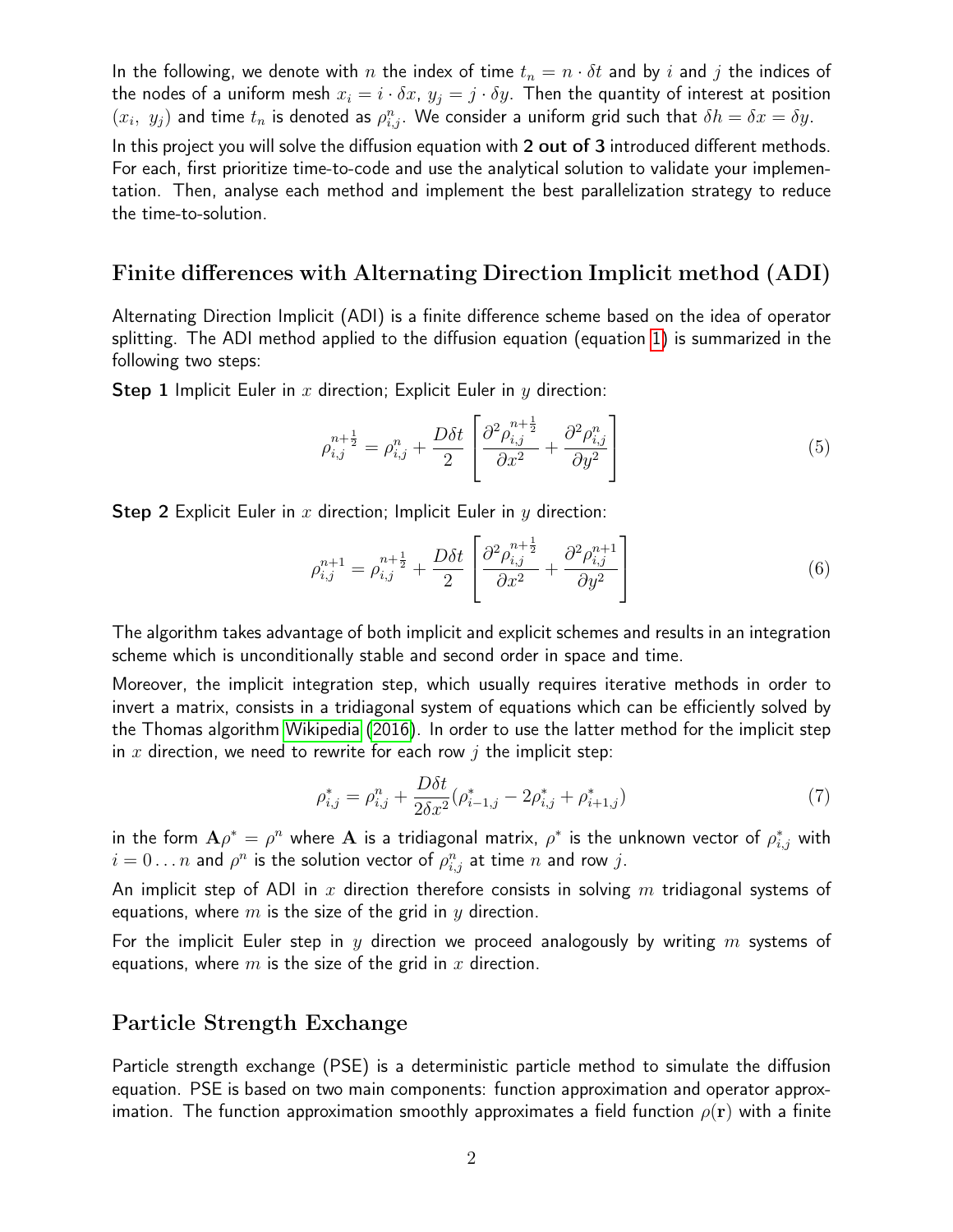set of discrete particles using an interpolation kernel  $\zeta_{\epsilon}({\bf r})$ :

$$
\rho(\mathbf{r}) \approx \sum_{p} w_p \zeta_{\epsilon}(\mathbf{r} - \mathbf{r}_p)
$$
\n(8)

where  $p$  is the particle index,  $w_p$  is the particle weight and  $\zeta_\epsilon(\mathbf{r})=(1/\epsilon^d)\zeta(\mathbf{r}/\epsilon)$ , with  $d$  being the number of dimensions of the problem. The kernel  $\zeta(\mathbf{r})$  is selected such that a certain number of moments of  $\delta(\mathbf{r})$  function are conserved, i.e:

$$
\int \mathbf{r}^{\alpha} \zeta(\mathbf{r}) d\mathbf{r} - \int \mathbf{r}^{\alpha} \delta(\mathbf{r}) d\mathbf{r} \qquad \forall \alpha \in \{0...p-1\}
$$
\n(9)

where  $p$  is the order of the interpolation kernel.

The method approximates the differential operator (the Laplacian  $\Delta\rho=\frac{\partial^2\rho}{\partial x^2}+\frac{\partial^2\rho}{\partial y^2})$  with an integral operator using a kernel  $\eta_{\epsilon}(\mathbf{r})$ 

$$
\Delta_{\epsilon}\rho(\mathbf{r}) = \frac{1}{\epsilon^2} \int_{\Omega} (\rho(\mathbf{r}', t) - \rho(\mathbf{r}, t)) \eta_{\epsilon}(\mathbf{r}' - \mathbf{r}) d\mathbf{r}' + \mathcal{O}(\epsilon^p)
$$
(10)

where  $\eta({\bf r})$  is a kernel such that  $\eta_\epsilon({\bf r})=(1/\epsilon^d)\eta({\bf r}/\!) \epsilon.$  We can thus write the diffusion equation as

$$
\frac{\partial \rho(\mathbf{r},t)}{\partial t} \approx \frac{D}{\epsilon^2} \int_{\Omega} (\rho(\mathbf{r}',t) - \rho(\mathbf{r},t)) \eta_{\epsilon}(\mathbf{r}' - \mathbf{r}) d\mathbf{r}' \tag{11}
$$

We introduce  $N = n \times n$  particles placed on the nodes of an uniform mesh. We then approximate the integral of the right-hand side of the quadrature sum over all the particles and use the Euler explicit time integration scheme:

$$
\rho_{i,j}^{n+1} = \rho_{i,j}^n + \frac{D\delta t}{\epsilon^2} \sum_{p=1, k \neq p}^N \delta x \cdot \delta y \cdot (\rho_p^n - \rho_{i,j}^n) \eta_{\epsilon}(\mathbf{r}_p - \mathbf{r}_{i,j}) \tag{12}
$$

Consider the following two-dimensional kernel:

$$
\eta(\mathbf{r}) = \frac{16}{\pi^2} \frac{1}{|\mathbf{r}|^8 + 1} \tag{13}
$$

moreover,  $\epsilon = 2\delta x = 2\delta y$ . The cutoff for the kernel evaluation should be  $5\epsilon$ , in other words if  $|\mathbf{r}_p - \mathbf{r}_{i,j}| > 5\epsilon$  then the kernel  $\eta_{\epsilon}(\mathbf{r}_p - \mathbf{r}_{i,j}) = 0$ .

Hint: Take special care to enforce the boundary conditions.

#### Random walks

Perform the same simulation by tracking the Browninan motion of a set of  $M$  equally weighted particles without inertia.

Initial conditions look as follows:

$$
m_{i,j}^0 = \left[ \rho(x_i, y_i, 0) \cdot \frac{M}{\iint_{\Omega} \rho(x, y, 0) \, dx \, dy} \right] \tag{14}
$$